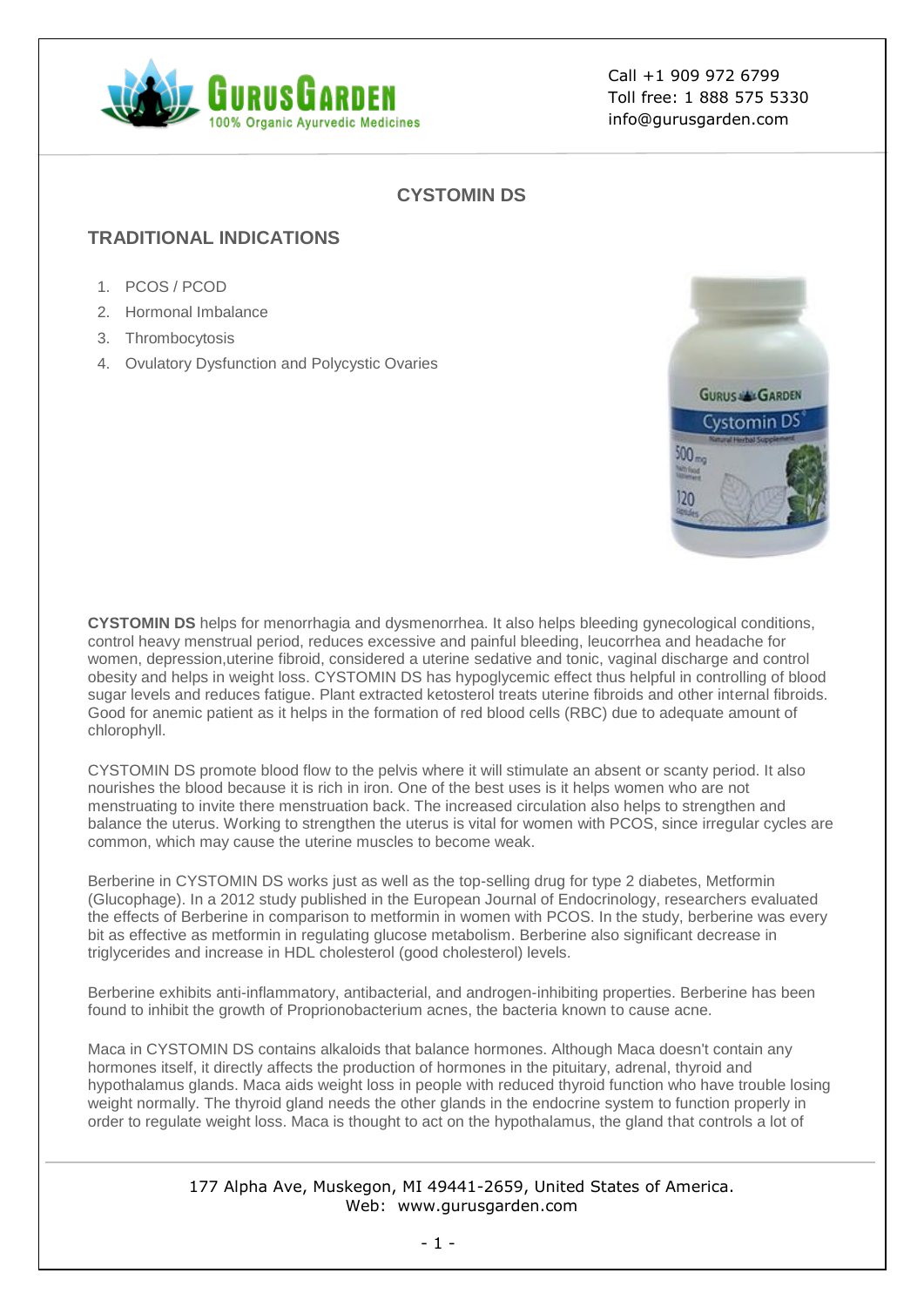

Call +1 909 972 6799 Toll free: 1 888 575 5330 info@gurusgarden.com

body functions as well as the pituitary gland. The pituitary also controls the adrenal glands, ovaries and thyroid.

# **DOSAGE and DIRECTIONS**



Recommended Dosage and Directions: For Adults 18 yrs or above, two (2) Capsules twice daily (every 12 hours), in empty stomach with lukewarm water.

For best results, no food should be taken 30 minutes before or after taking Cystomin DS.

#### **INGREDIENTS**

| <b>Supplement Facts</b><br>Serving Size: 1 Capsule (500 mg each)<br>Servings per container: 60. |         |        |
|-------------------------------------------------------------------------------------------------|---------|--------|
| Each Serving contains                                                                           |         | %DV    |
| Saraca Asoca                                                                                    | 100 mg. | $\ast$ |
| Cynodon Dactylon                                                                                | 100 mg. | $\ast$ |
| Angelica Sinensis                                                                               | 100 mg. | $\ast$ |
| Ginseng Andin                                                                                   | 50 mg.  | $\ast$ |
| Berberis Aquifolium                                                                             | 50 mg.  | $\ast$ |
| Xanthorhiza Simplicissima                                                                       | 50 mg.  | $\ast$ |
| Argemone Mexicana                                                                               | 50 mg.  | $\ast$ |
| * Daily value (DV) not established.                                                             |         |        |

177 Alpha Ave, Muskegon, MI 49441-2659, United States of America. Web: www.gurusgarden.com